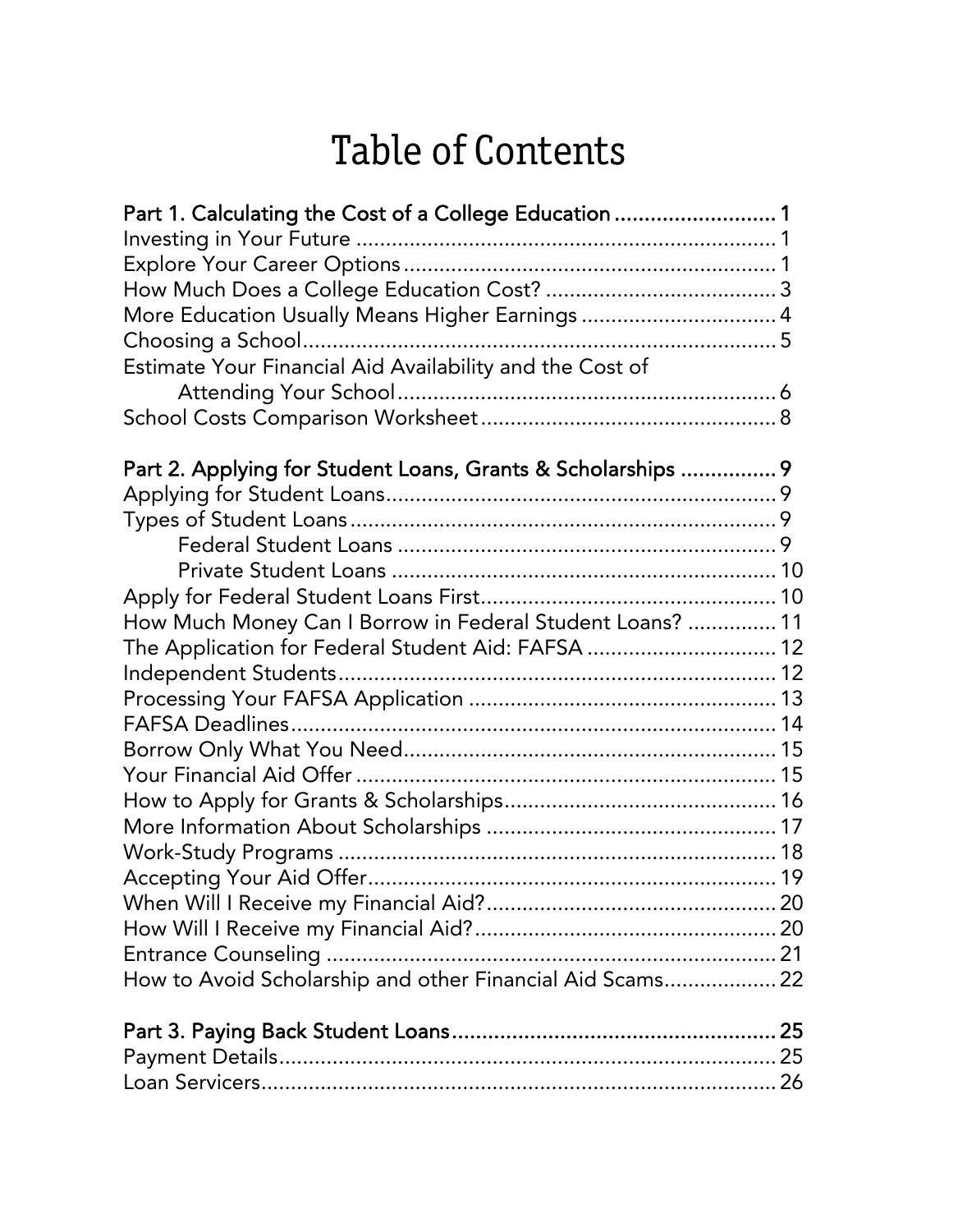| Student Loan Forbearance Due to the Coronavirus Pandemic 27                                                                    |  |
|--------------------------------------------------------------------------------------------------------------------------------|--|
|                                                                                                                                |  |
|                                                                                                                                |  |
|                                                                                                                                |  |
|                                                                                                                                |  |
|                                                                                                                                |  |
|                                                                                                                                |  |
|                                                                                                                                |  |
|                                                                                                                                |  |
|                                                                                                                                |  |
|                                                                                                                                |  |
|                                                                                                                                |  |
| $\mathsf{D}_{\mathsf{1}}$ , and see that $\mathsf{M}_{\mathsf{2}}$ and $\mathsf{L}_{\mathsf{3}}$ and $\mathsf{L}_{\mathsf{4}}$ |  |

| Where to Find Financial Aid, Grants & Scholarships 48         |  |
|---------------------------------------------------------------|--|
| Income-Driven Repayment Plans & Direct Consolidation Loans 54 |  |
| Free Application for Federal Student Aid (FAFSA) Form  55     |  |
|                                                               |  |
|                                                               |  |
|                                                               |  |
|                                                               |  |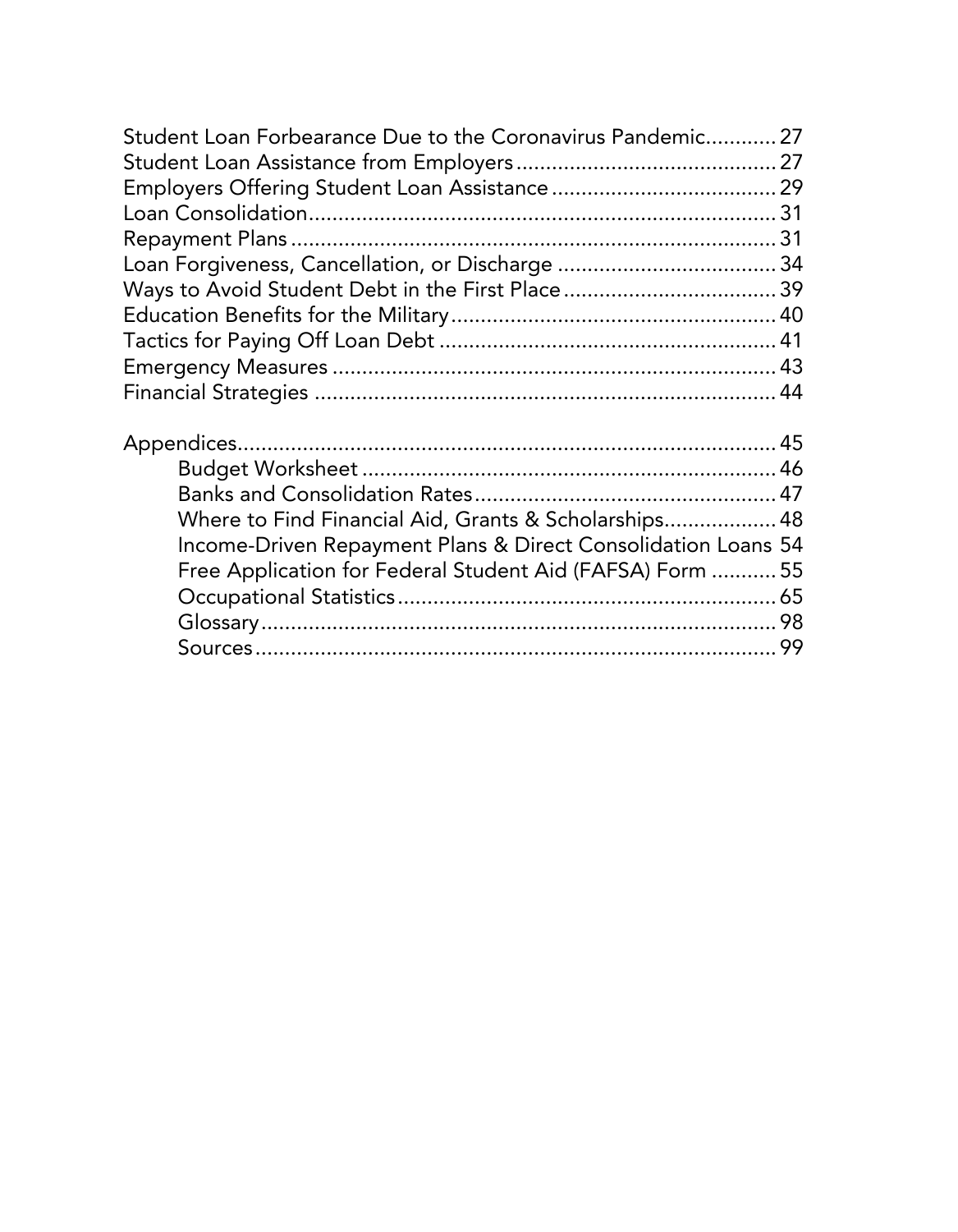#### Part 1: Renting an Apartment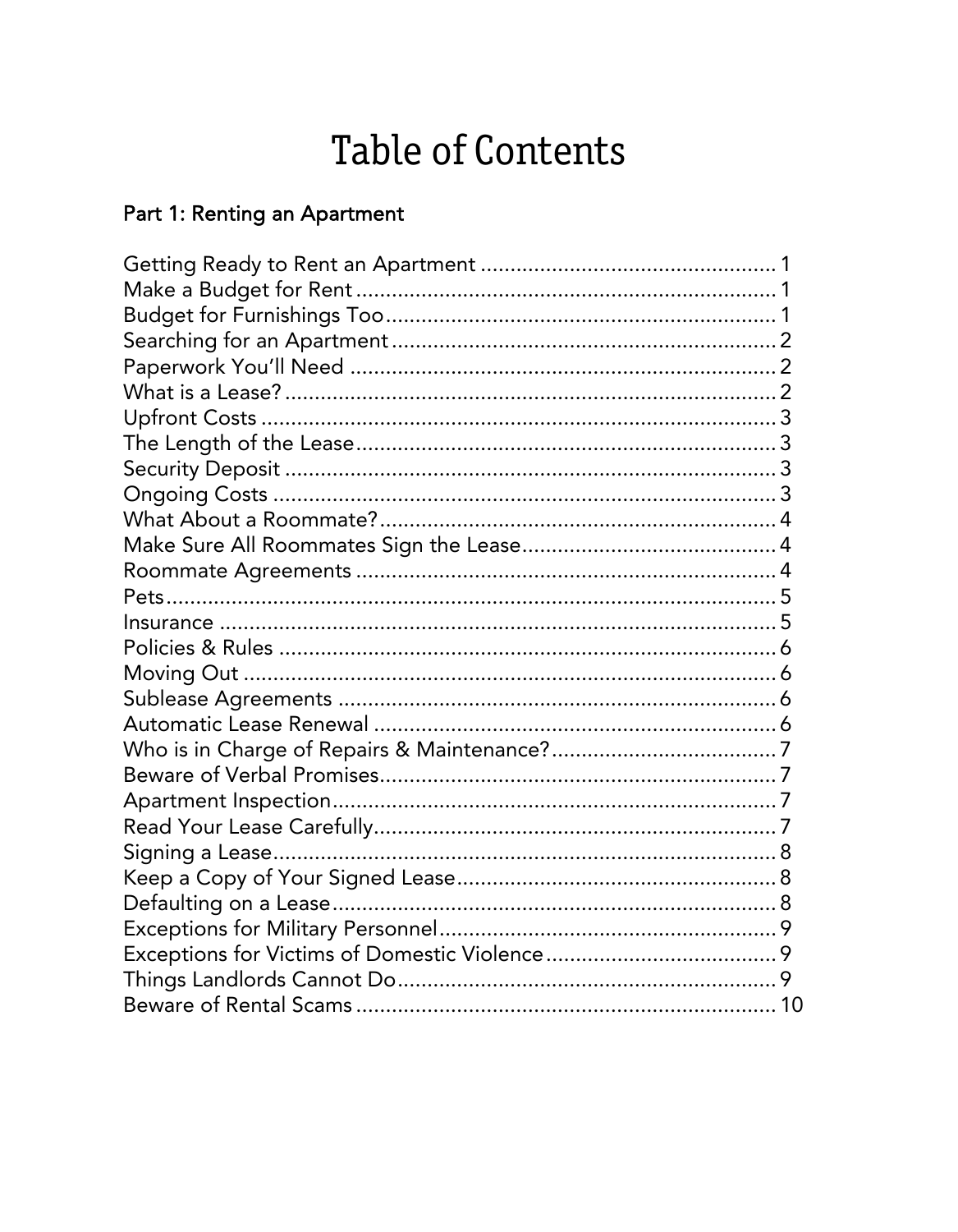#### Part 2: Understanding Renters' Insurance

| Weiss Ratings' Recommended Homeowners Insurers 35          |
|------------------------------------------------------------|
|                                                            |
|                                                            |
|                                                            |
|                                                            |
|                                                            |
|                                                            |
| 2022 Median Rent Estimates for a One-Bedroom Apartment  70 |
|                                                            |
|                                                            |
|                                                            |
|                                                            |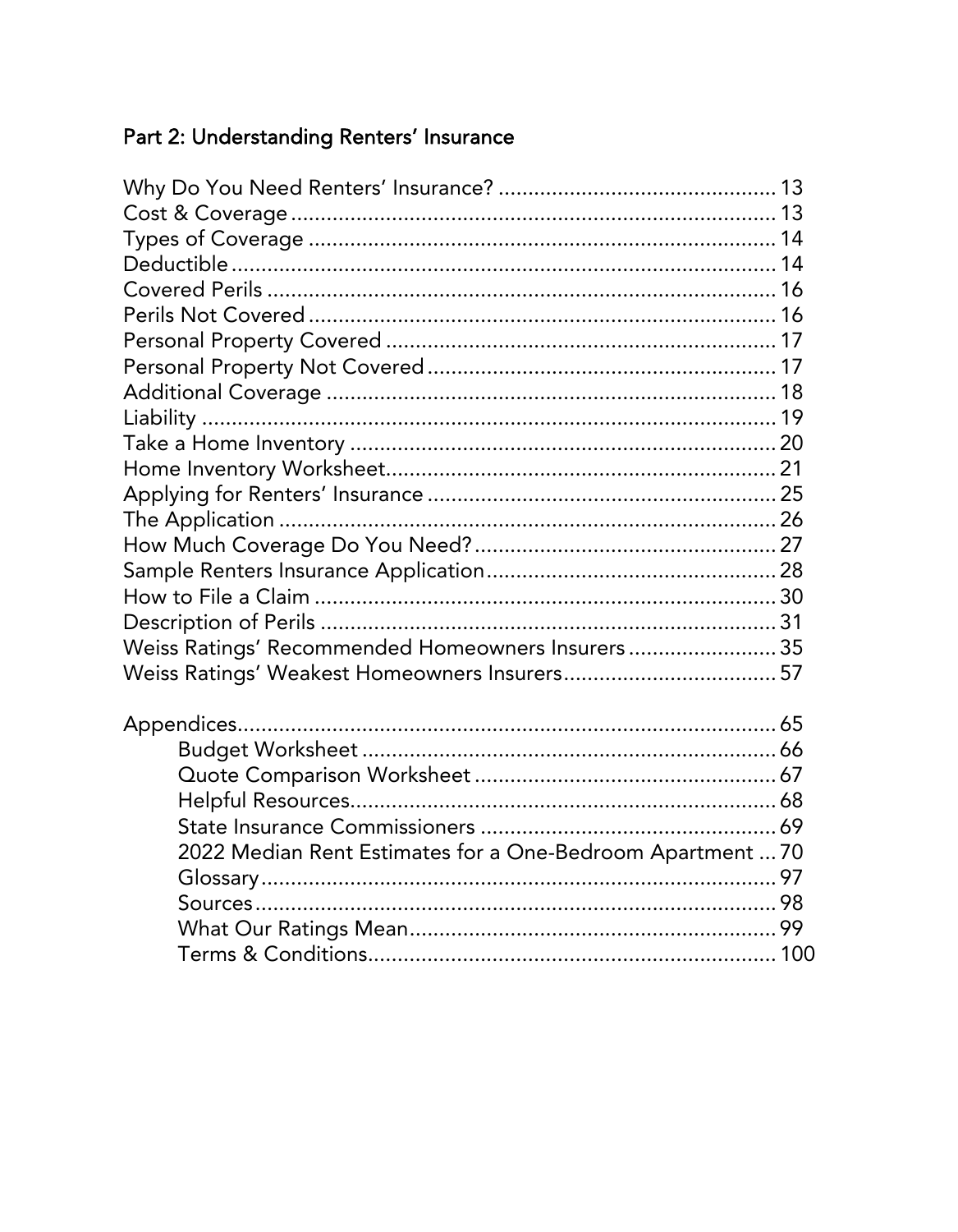| Use Caution When Shopping for Debt Relief Services 21 |  |
|-------------------------------------------------------|--|
|                                                       |  |
|                                                       |  |
|                                                       |  |
|                                                       |  |
|                                                       |  |
|                                                       |  |
|                                                       |  |
|                                                       |  |
|                                                       |  |
|                                                       |  |
|                                                       |  |
|                                                       |  |
|                                                       |  |
|                                                       |  |
|                                                       |  |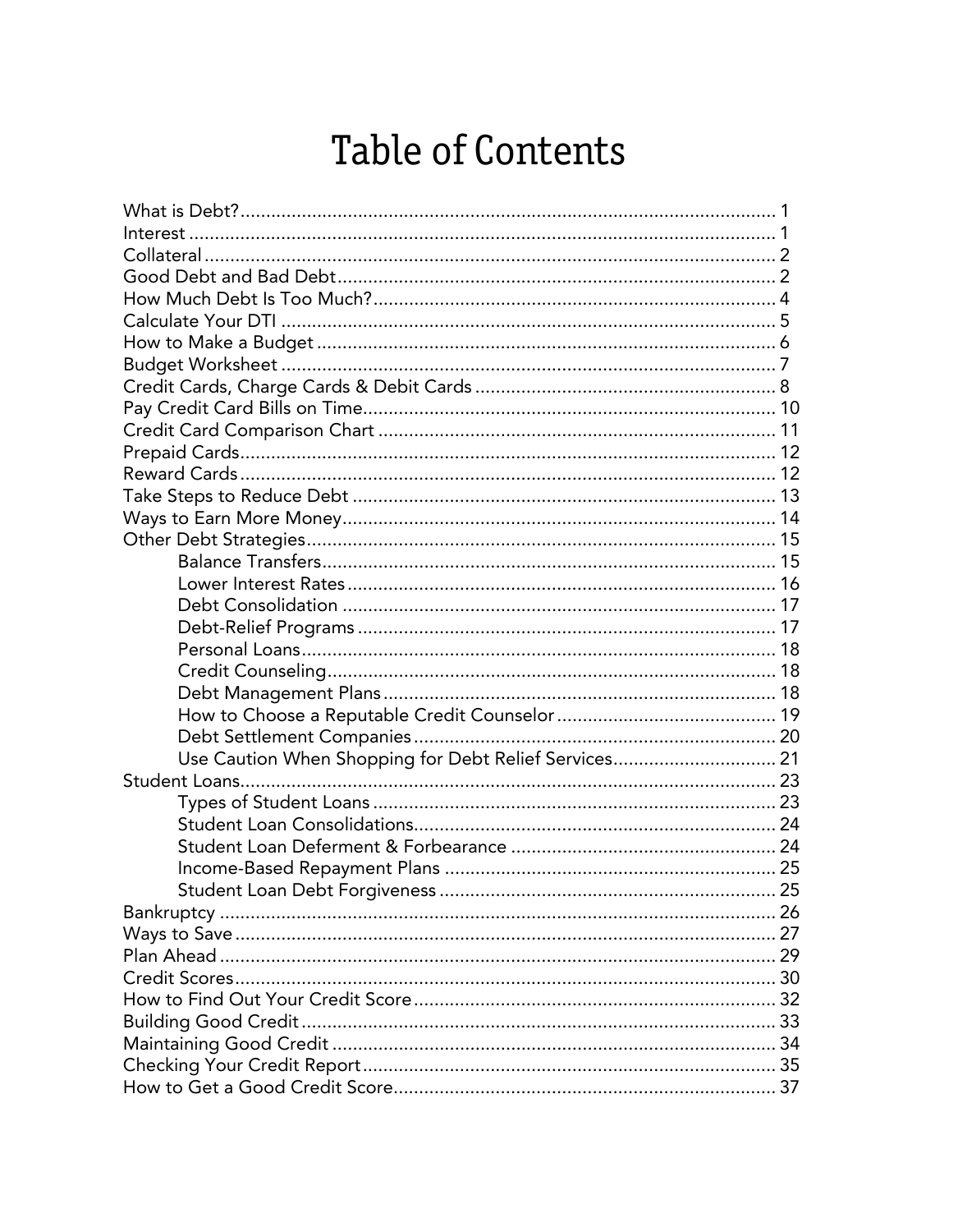| List of Approved Credit Counseling Agencies |  |
|---------------------------------------------|--|
|                                             |  |
|                                             |  |
|                                             |  |
|                                             |  |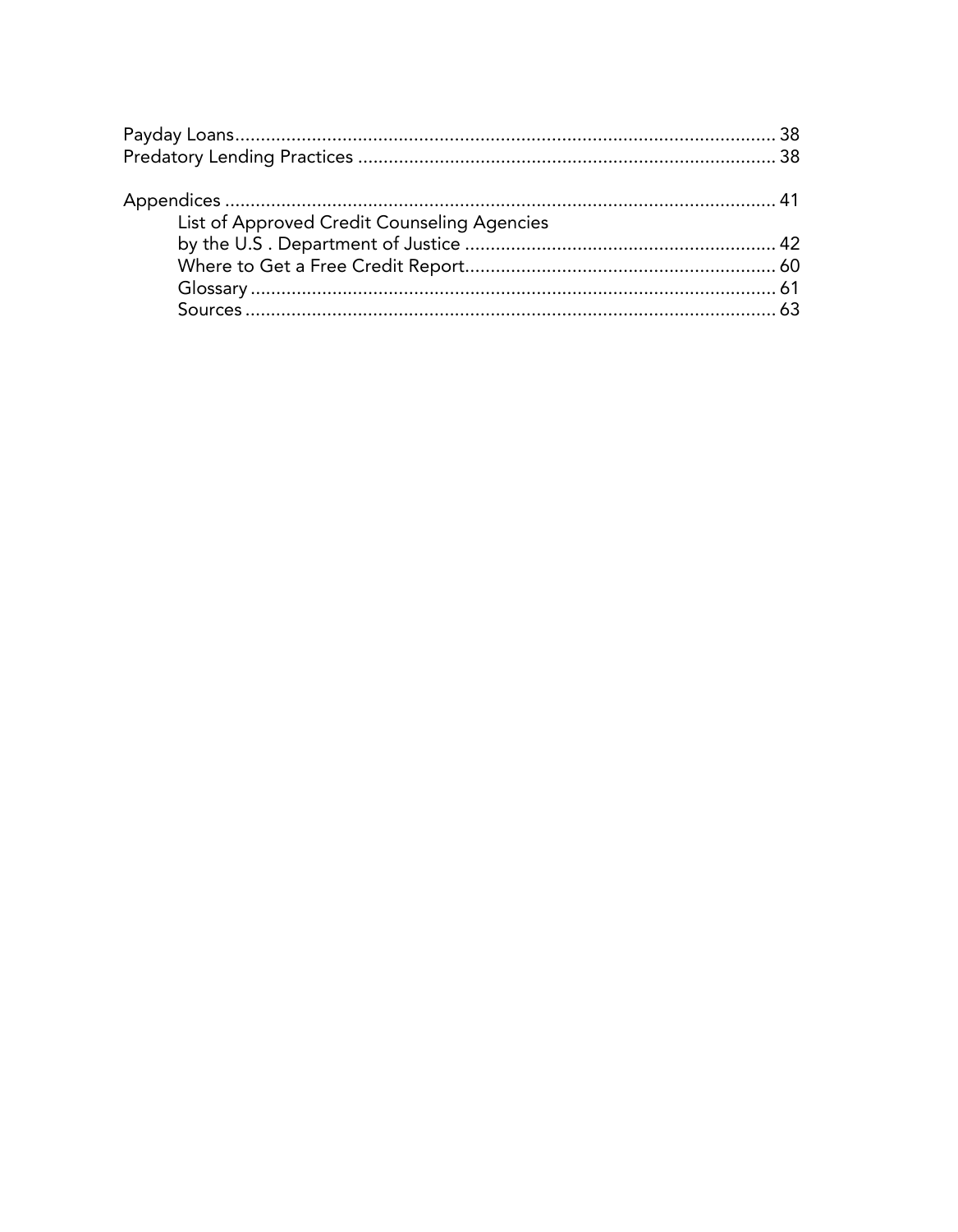| Sample Employer-Provided Private Health Plan Costs  5   |     |
|---------------------------------------------------------|-----|
|                                                         |     |
|                                                         |     |
|                                                         |     |
|                                                         |     |
|                                                         |     |
|                                                         |     |
|                                                         |     |
|                                                         |     |
|                                                         |     |
|                                                         |     |
|                                                         |     |
|                                                         |     |
|                                                         |     |
|                                                         |     |
|                                                         |     |
|                                                         |     |
|                                                         |     |
|                                                         |     |
|                                                         |     |
|                                                         |     |
|                                                         |     |
|                                                         |     |
| <b>Appendices</b>                                       | .51 |
|                                                         |     |
|                                                         |     |
|                                                         |     |
| Application for Health Coverage & Help Paying Costs  55 |     |
| Sample Private Health Insurance Enrollment Form 70      |     |
|                                                         |     |
|                                                         |     |
|                                                         |     |
|                                                         |     |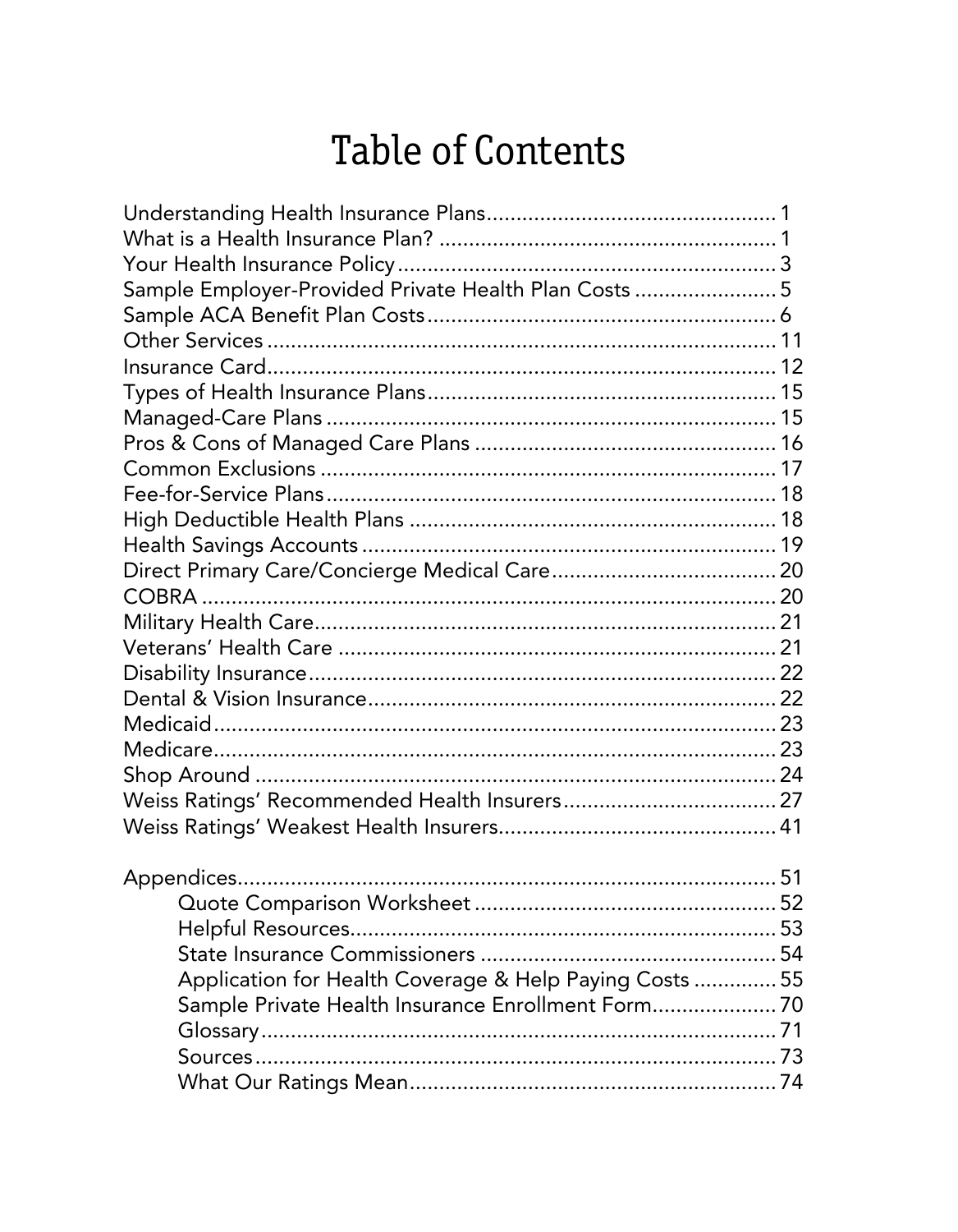|--|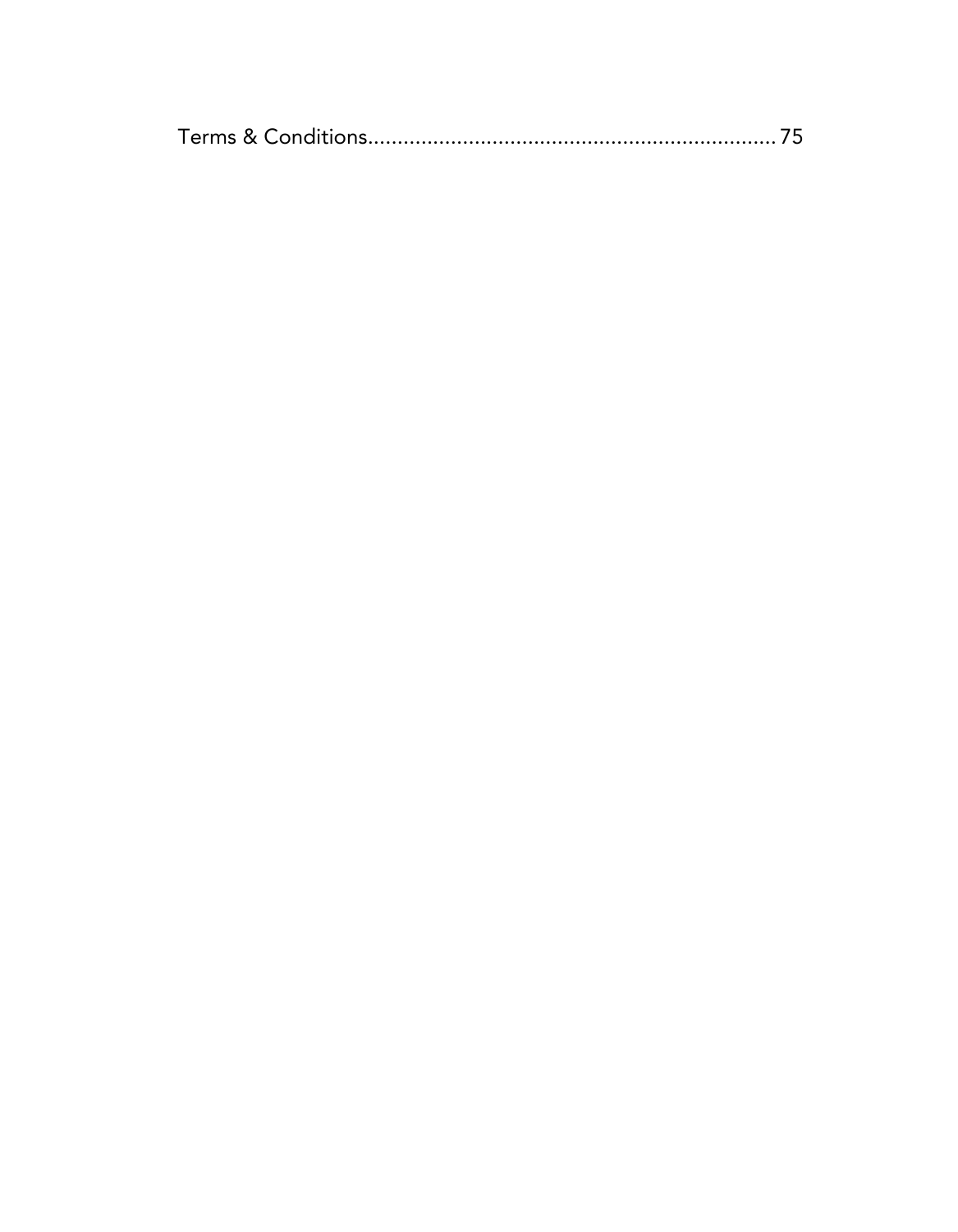| Weiss Ratings' Highly Recommended Banks by State  25         |  |
|--------------------------------------------------------------|--|
|                                                              |  |
| Weiss Ratings' Highly Recommended Credit Unions by State  69 |  |
| Weiss Ratings' Weakest Credit Unions by State  95            |  |
|                                                              |  |
| 2022 Rankings of the Best Checking Accounts106               |  |
|                                                              |  |
|                                                              |  |
|                                                              |  |
|                                                              |  |
|                                                              |  |
|                                                              |  |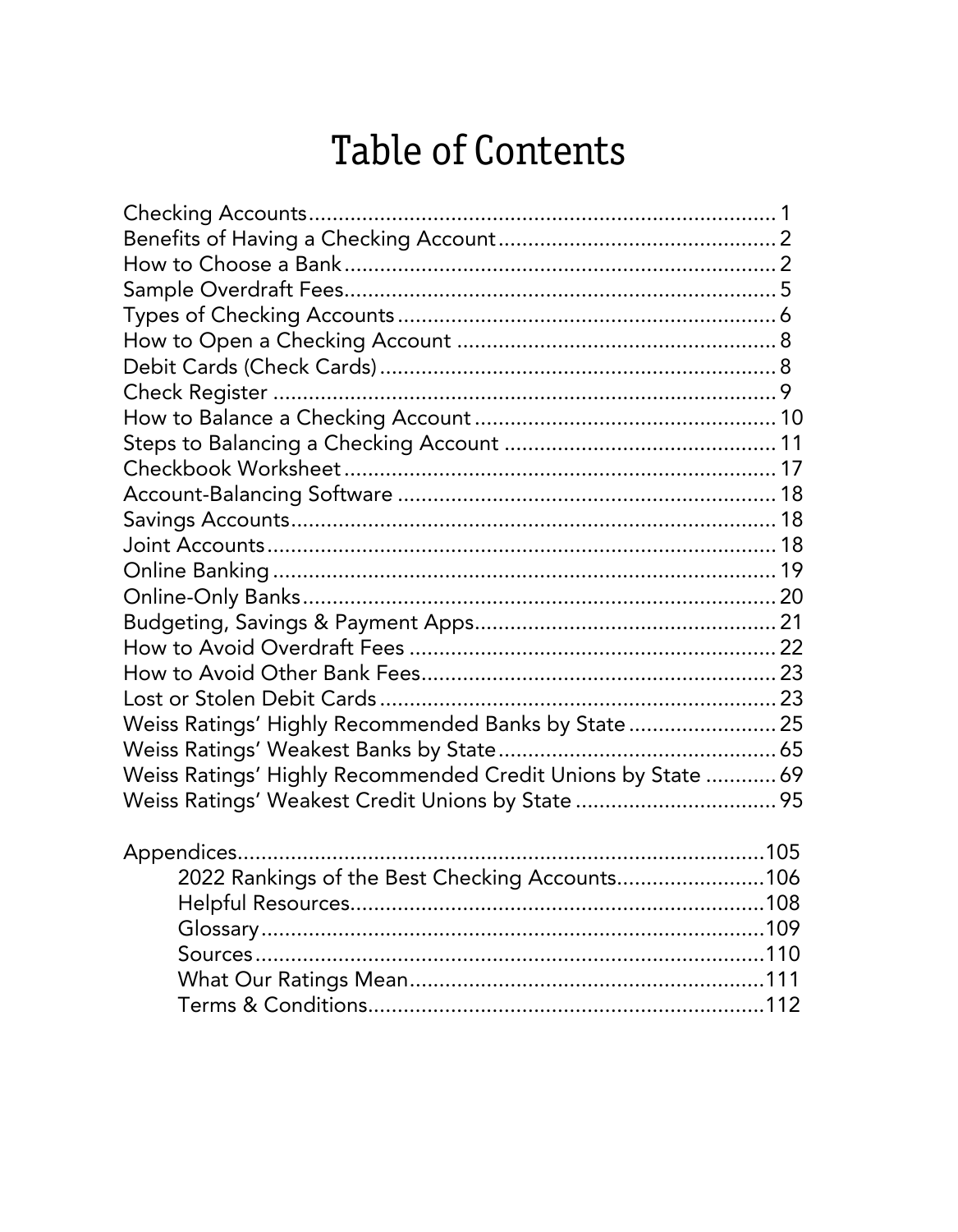| Credit Counseling & Debt Consolidation Agencies  17   |  |
|-------------------------------------------------------|--|
|                                                       |  |
|                                                       |  |
|                                                       |  |
|                                                       |  |
|                                                       |  |
|                                                       |  |
|                                                       |  |
|                                                       |  |
|                                                       |  |
|                                                       |  |
|                                                       |  |
|                                                       |  |
|                                                       |  |
|                                                       |  |
| Budget Worksheet for a Single-Person Household  32    |  |
| Budget Worksheet for a Two-Person Household  33       |  |
| Budget Worksheet for a Household with Children34      |  |
|                                                       |  |
|                                                       |  |
| Average Hourly Wage & Annual Income by State 44       |  |
| National Occupational Employment & Wage Estimates  46 |  |
|                                                       |  |
|                                                       |  |
|                                                       |  |
|                                                       |  |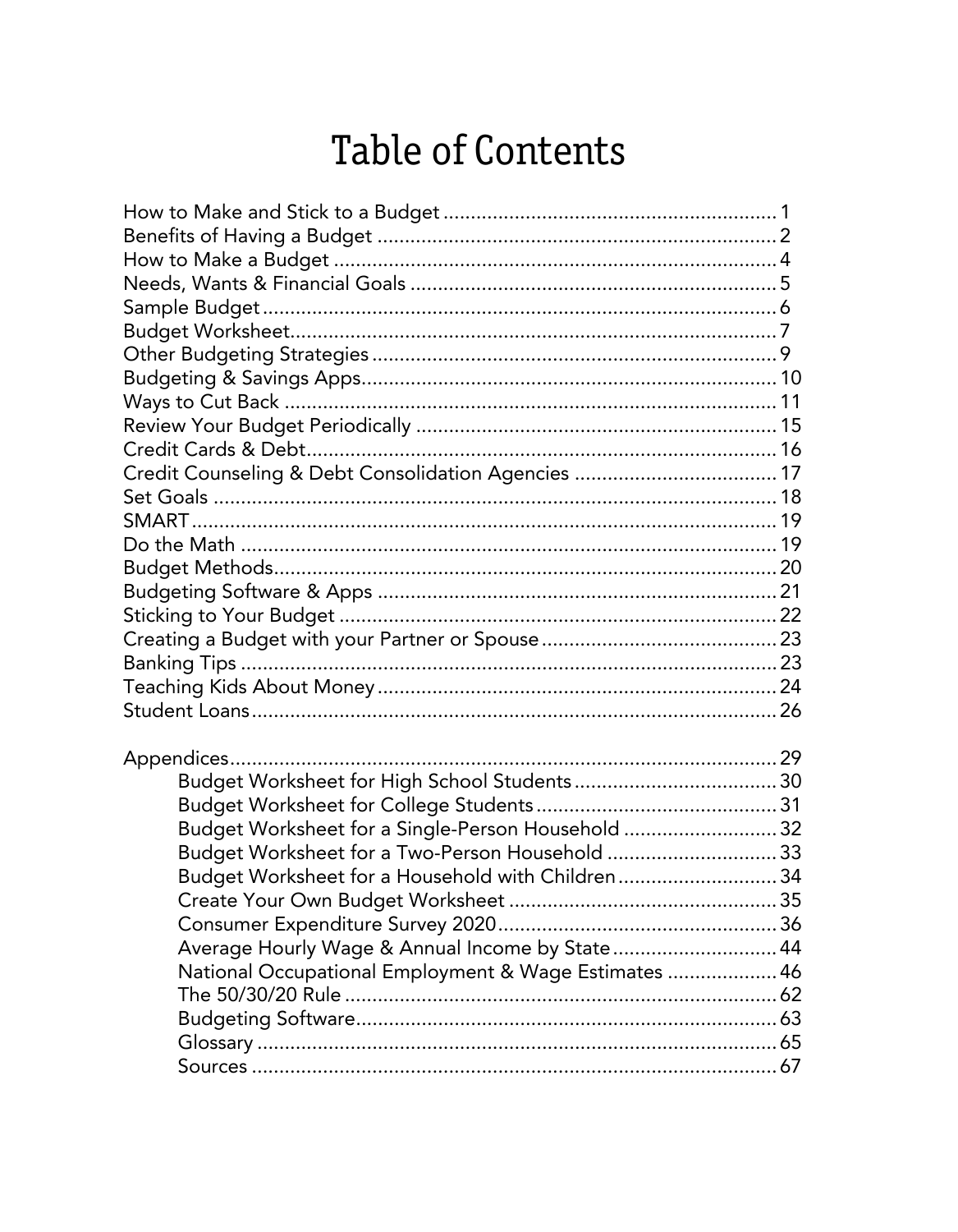| Review Your 401(k) Contributions and Investments Every Year 12 |  |
|----------------------------------------------------------------|--|
|                                                                |  |
|                                                                |  |
|                                                                |  |
|                                                                |  |
|                                                                |  |
| Set a Goal: Save 10 Times Your Annual Income by Retirement 16  |  |
|                                                                |  |
|                                                                |  |
|                                                                |  |
|                                                                |  |
|                                                                |  |
|                                                                |  |
|                                                                |  |
|                                                                |  |
|                                                                |  |
|                                                                |  |
|                                                                |  |
|                                                                |  |
|                                                                |  |
|                                                                |  |
|                                                                |  |
|                                                                |  |
|                                                                |  |
|                                                                |  |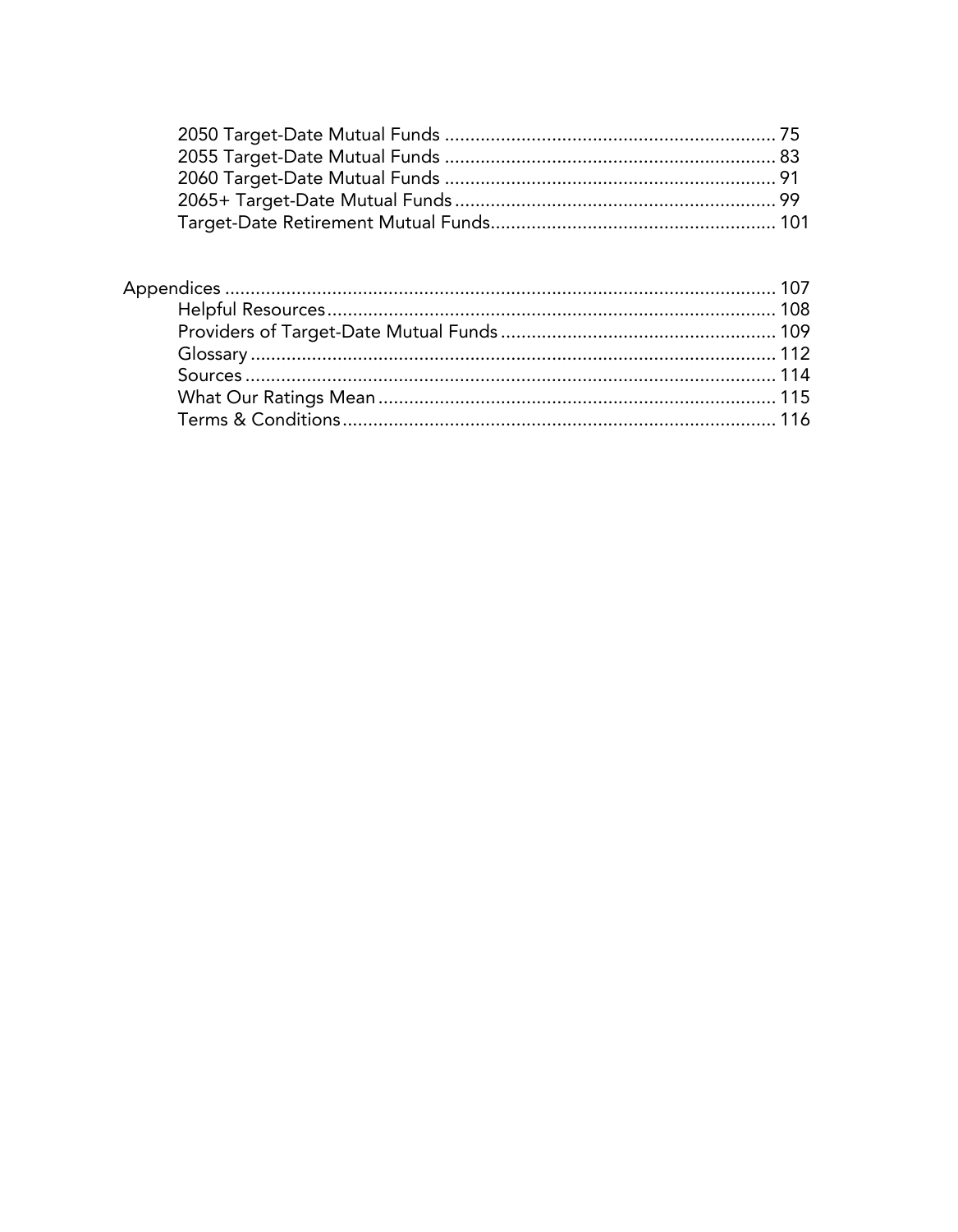**About This Guide** 

| Find Out What Car is Right for You and Your Budget 2        |
|-------------------------------------------------------------|
|                                                             |
|                                                             |
|                                                             |
|                                                             |
|                                                             |
|                                                             |
|                                                             |
|                                                             |
|                                                             |
|                                                             |
|                                                             |
|                                                             |
|                                                             |
|                                                             |
|                                                             |
| Register Your Car with the Department of Motor Vehicles  14 |
|                                                             |
|                                                             |
|                                                             |
|                                                             |
|                                                             |
|                                                             |
|                                                             |
|                                                             |
|                                                             |
|                                                             |
|                                                             |
|                                                             |